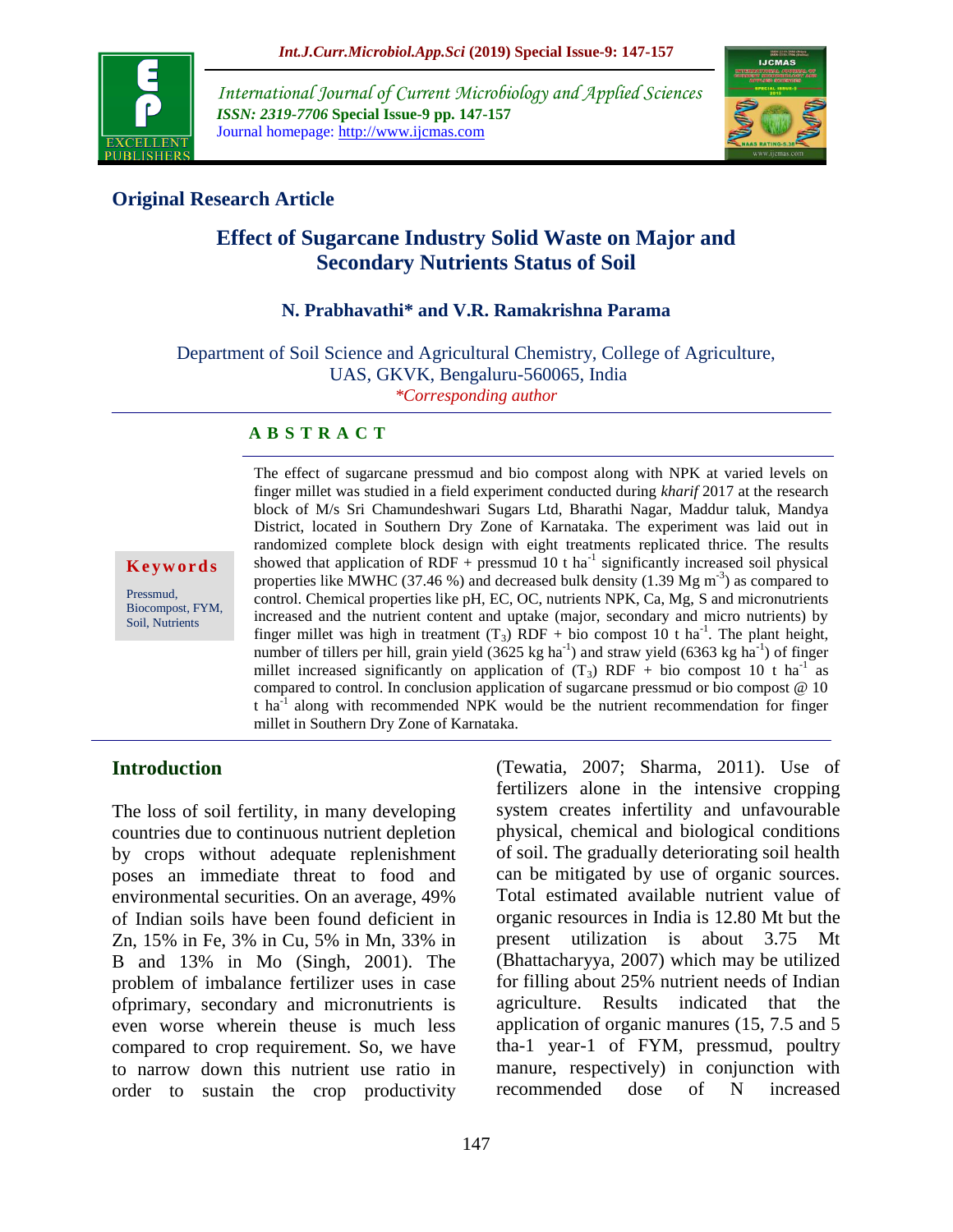productivities in different cropping systems and maintained soil fertility (Antil and Narwal, 2007). Application of 15 t FYM or 7.5 t pressmud or 5 t poultry manure  $ha^{-1}$ year-1 with or without NP fertilizers could not sustain the initial level of N but in case of P, K and micronutrients (Zn, Mn, Fe and Cu) can be maintained through (Antil and Singh, 2007; Antil and Narwal, 2007). These results indicated that fertilizer-N cannot be saved with the application of organic manures but the application of P, K and micronutrients fertilizers can be avoided. The availability of FYM is limited in India; therefore, some other sources of organics have to be sourced and they increased the OC and nutrients content of soil (Antil, 2012). The residual effect of pressmud on groundnut has been shown higher than that of FYM (Ghosh *et al.,*  2005). Sheeba and Chellamuthu (2000) observed that the continued application of varying quantities of inorganic fertilizers and their combinations with FYM over 22 years did not alter the soil pH appreciably. The results of the long-term fertilizer experiments on sorghum-sunflower cropping sequence indicated significant decrease in pH and decline in values of soil EC where N was applied through organic sources (Mairan *et al.,* 2005).

The farm yard manure and pressmud are the effective source of plant nutrients at lower chemical fertilizer application (Dang and Verma, 1996; More, 1994; Singh *et al.,*  1998). An amount of 25-50% of available nitrogen was obtained from the FYM (Singh *et al.,* 1998). However, nutrient supplying capacity of FYM is restricted in the winter season (Singh *et al.,* 1983). The application of 20 tha $^{-1}$  pressmud saved 25% of the recommended fertilizers. The pressmud application showed significant residual effects on the succeeding crops (Jurwarkar *et al.,* 1993).

Several studies have indicated that long-term and balanced application of chemical fertilizers and organic manure can generally improve soil quality than any of these applied alone (Rudrappa *et al.,* 2006; Manna *et al.,*  2007; Fan *et al.,* 2008). An attempt was made to utilize pressmud and biocompost along with FYM, as nutrient source on finger millet and to study their effect on crop performance, changes in soil nutrient status.

## **Materials and Methods**

A field experiment was conducted to investigate the *"*Effect of sugar industry solid wastes on soil properties, growth and yield of finger millet*"* was carried out at M/s Sri Chamundeshwari Sugars Ltd., Bharathinagar, Maddur taluk, Mandya District located in Southern Dry Zone of Karnataka which falls under Southern Dry Zone of Karnataka and is situated at 12° 36' North latitude 77° 4' East longitude and at an altitude of 662 meters above mean sea level. The experimental site is located at a distance of 25 km from V.C. Farm, Mandya. In randomized block designwith three replications using ragiverity GPU-28 (*finger millet*) as a test crop.The experiment was laid out in Randomized Complete Block Design (RCBD) and replicated thrice. Imposition of treatments Pressmud, biocompost and well decomposed FYM were applied three weeks prior to transplanting of finger millet seedlings as per treatments. The required quantity of fertilizers as per treatment was added, 50 per cent N and 100 per cent P & K was added as basal dose. The remaining N dose was added three weeks later. The treatment details consists that  $T_1$  (Absolute control),  $T_2$  (RDF +pressmud 10 t ha<sup>-1</sup>),  $T_3$  (RDF + biocompost  $10$  t ha<sup>-1</sup>), T<sub>4</sub> (50% RDF + 50% N through pressmud),  $T_5$  (50 % RDF + 50% N through biocompost),  $T_6$  (75 % RDF + 25 % N through pressmud),  $T_7$  (75 % RDF + 25 % N through biocompost),  $T_8$  (POP (RDF + FYM)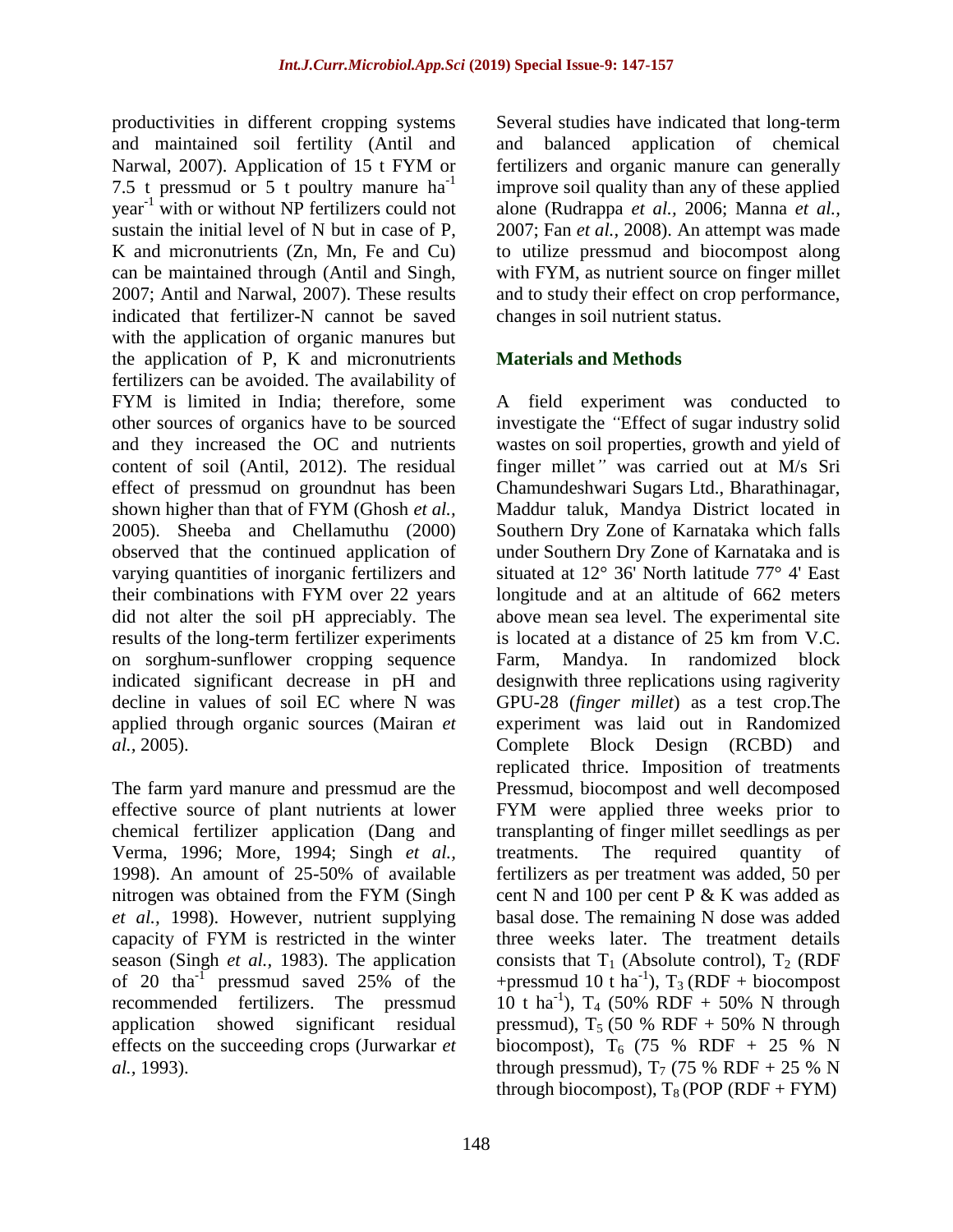#### **Major and secondary Nutrient analysis**

The effect of application of varied levels of pressmud and bio compost on physical and chemical properties of soil was determined at three intervals 30, 60 DAT and at the harvest. Soil samples collected from each plot were air dried, passed through 2 mm sieve and analysed for major and secondary Nutrient

#### **Statistical analysis and interpretation of data**

The analyses and interpretation of the data was done adopting Fisher's method and variance technique as given by Gomez and Gomez (1984). The level of significance used in 'F' and 't' test was 5 % probability and wherever 'F' test was found significant, the 't' test was performed to estimate critical differences among various treatments.

### **Results and Discussion**

### **Available nitrogen**

Application of different levels of pressmud and bio compost along with RDF and FYM increased the soil available nitrogen with increases in quantity at 30 and 60 DAT (Table 1).

The soil available nitrogen differed significantly with application of pressmud and bio-compost. Treatment  $(T_3)$ , RDF + biocompost  $\omega$  10 t ha<sup>-1</sup> recorded significantly higher available nitrogen at 30 DAT (509.7  $kg$  ha<sup>-1</sup>), 60 DAT (495.5 kg ha<sup>-1</sup>) and at harvest  $(309.30 \text{ kg} \text{ ha}^{-1})$  but it was on par with  $(T_2)$  RDF + pressmud @ 10 t ha<sup>-1</sup>  $(501.7, 489.8 \text{ and } 294.1 \text{ kg ha}^{-1} \text{ at } 30 \text{ DAT},$ 60 DAT and at harvest, respectively) and  $(T_8)$ RDF + FYM  $\omega$  10 t ha<sup>-1</sup> (504.1, 471.1 and  $286.0$  kg ha<sup>-1</sup> at 30 DAT, 60 DAT and at harvest, respectively). Significantly lower available nitrogen was recorded in  $(T_1)$ 

control (422.1, 372.9 and 275.6 kgha<sup>-1</sup> at 30 DAT, 60 DAT and at harvest, respectively).

Increased application of pressmud and biocompost increased the soil available nutrients at different stages of crop growth which might be due to release of nutrients coinciding with the crop demand. During initial stages inorganic fertilizer supplements crop N demand during the later stages mineralization of organic nutrients (Pressmud and bio compost) may synchronize the release of N for crop which helps the growth and development (Tiwari *et al.,* 2002, Walia *et al.,* 2010 and Shriram Patil, 2014).

### **Available phosphorus**

Application of different levels of pressmud and bio compost along with RDF and FYM increased the soil available phosphorus with increase in quantity at 30 and 60 DAT (Table 2).

The soil available phosphorus differed significantly with application of pressmud and bio-compost. Treatment  $(T_3)$  RDF + biocompost  $\omega$  10 t ha<sup>-1</sup> recorded significantly higher available phosphorus at 30 DAT  $(197.57 \text{ kg ha}^{-1}), 60 \text{ DAT} (170.88 \text{ kg ha}^{-1})$ and at harvest  $(141.47 \text{ kg ha}^{-1})$  which was on par with  $(T_2)$  RDF + pressmud @ 10 t ha<sup>-1</sup>  $(195.54, 166.58$ and 136.88 kg ha<sup>-1</sup> at 30, 60 DAT and at harvest, respectively.  $(T_8)$  RDF + FYM @  $10 \text{ t} \text{ ha}^{-1}$  (190.54, 166.17 and 136.88 kg ha<sup>-1</sup> at 30, 60 DAT and at harvest, respectively). Significantly lower available phosphorus was recorded in control  $(T_1)$  $130.23, 103.78$  and 90.85 kg ha<sup>-1</sup> at 30, 60 DAT and at harvest, respectively.

The increase in available-P content of soil is mainly attributed to the increase in the organic carbon content of soil and on its decomposition results in release of organic acids which facilitates P solubilization. In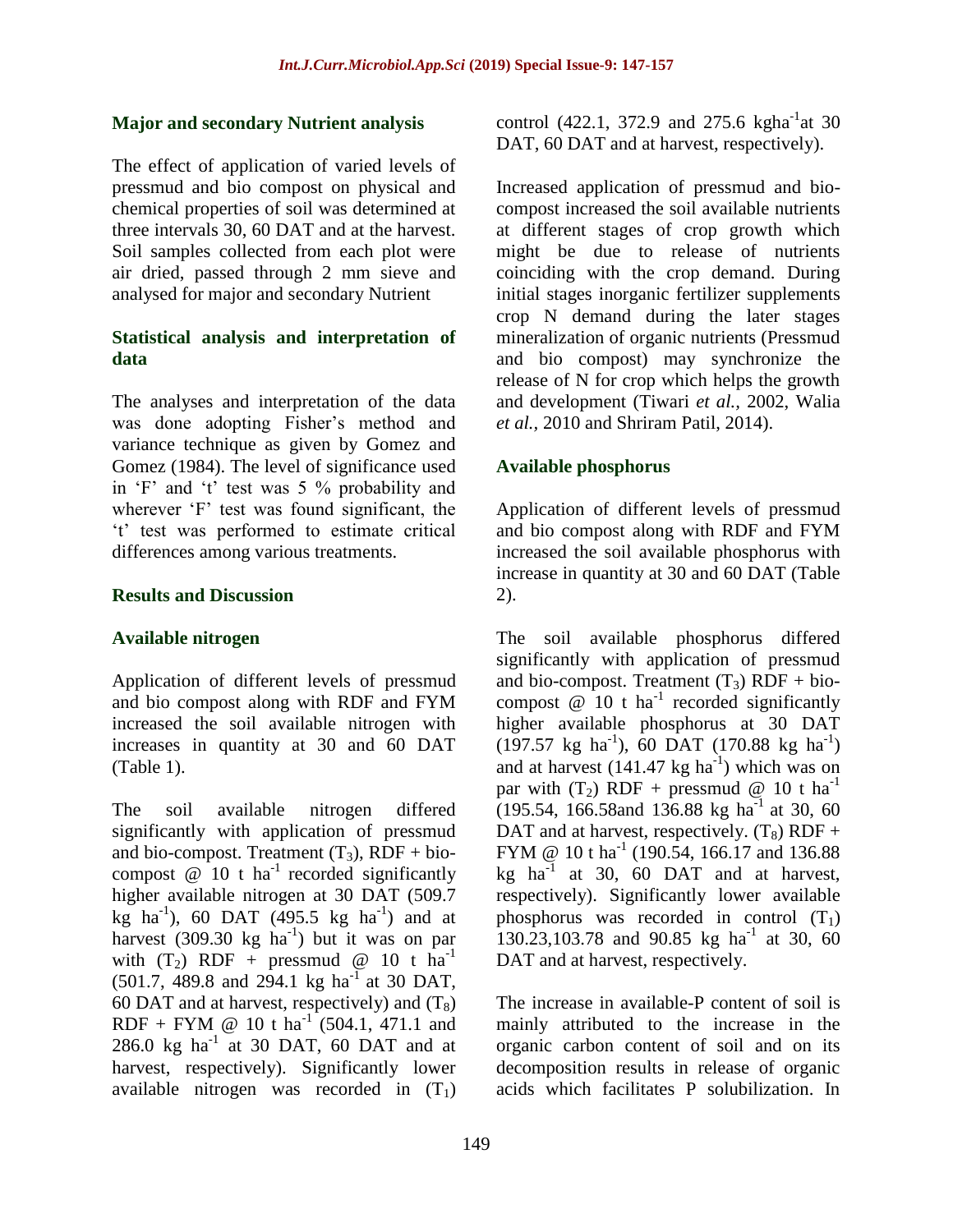addition, roots release exudates which convert inorganically bound P into available form. The favorable effect of pressmud and bio compost on P availability is ascribed to its effect on biotic activity and P release *via* biotic activity. Yadvinder Singh *et al.,* (2008) concluded that application of 60 kg N  $ha^{-1}$ along with pressmud cake  $(5 \text{ t ha}^{-1})$  increased available P contents in soil under rice-wheat cropping system. Md Zahangir Hossain *et al.,*  (2016) reported that pressmud and molasses contain different nutrients and can be substituted for phosphatic fertilizers, in crop production, it increases soil availability of P for agricultural crops

Similar results were observed by Yaduvanshi and Yadav (1996), Deshmukh *et al.,* (2012) observed that application of sludge at the rate of 10 t ha<sup>-1</sup> increased the availability of N, P and K. Borkar *et al.,* (1991) reported that the application of organic manure reduced the phosphorus fixation in the soil and increased the microbial activity, thus making it more available to the plant

### **Available potassium**

Application of different levels of pressmud and bio compost along with RDF and FYM increased soil available potassium with increase in doses of organics at 30 and 60 DAT (Table 3).

The soil available potassium differed significantly with application of pressmud and bio-compost. Treatment  $(T_3)$  RDF + bio compost  $\omega$  10 t ha<sup>-1</sup> recorded significantly higher available potassium at 30 DAT  $(397.81 \text{ kg} \text{ ha}^{-1}), 60 \text{ DAT} (291.24 \text{ kg} \text{ ha}^{-1})$ and at harvest  $(217.68 \text{ kg ha}^{-1})$  but was on par with  $(T_2)$  RDF + pressmud @ 10 t ha<sup>-1</sup>  $(361.76, 283.04, and 200.84 kg ha<sup>-1</sup> at 30, 60$ DAT and at harvest, respectively) and  $(T_8)$ RDF + FYM @ 10 t ha<sup>-1</sup> (360.53, 283.96 and  $200.21$  kg ha<sup>-1</sup> at 30, 60 DAT and at harvest,

respectively). Significantly lower available potassium was recorded in control  $(T_1)$  $304.71,253.92$  and 173.04 kg ha<sup>-1</sup> at 30, 60 DAT and at harvest, respectively.

Increase in K may be explained by the release of K from the applied organic matter on mineralization and from K bearing minerals. Higher available potassium was recorded in pressmud treated plots as pressmud is a rich source of potassium. Increased availability of K on pressmud application to sugarcane was reported by Rama Lakshmi *et al.,* (2011). Singh *et al.,* (2015) reported that organics were superior in improving available K. Higher available potassium in the soil test based nutrient application along with organic manures might be due to balanced supply of potassium from inorganics and organics.

## **Calcium and Magnesium**

The data pertaining to the exchangeable calcium, magnesium and sulphur status of soil as influenced by pressmud and bio compost are presented in (Table 4)

Significant increase in the content of exchangeable calcium was observed due to application of pressmud and bio compost at different intervals (Table 12). The initial content was 7.00 cmol  $[p+]$  kg<sup>-1</sup>. At 30 days all the treatments recorded significantly higher Ca than control. The treatments  $T_2$ (RDF + pressmud @ 10 t ha<sup>-1</sup>) 13.67 and  $T_3$  $(RDF + bio\, compost \ @\ 10 tha^{-1})\ 12.33\ c\ mol$  $[p+]$  kg<sup>-1</sup> of exchangeable calcium which was higher compared to control. A similar trend was observed at 60 days and at harvest.

There was no significant difference among the treatments with respect to exchangeable magnesium content of soil at 30, 60 DAT and at harvest of finger millet (Table 12). However,  $T_2$  showed higher magnesium content at different intervals (6.73, 5.17 and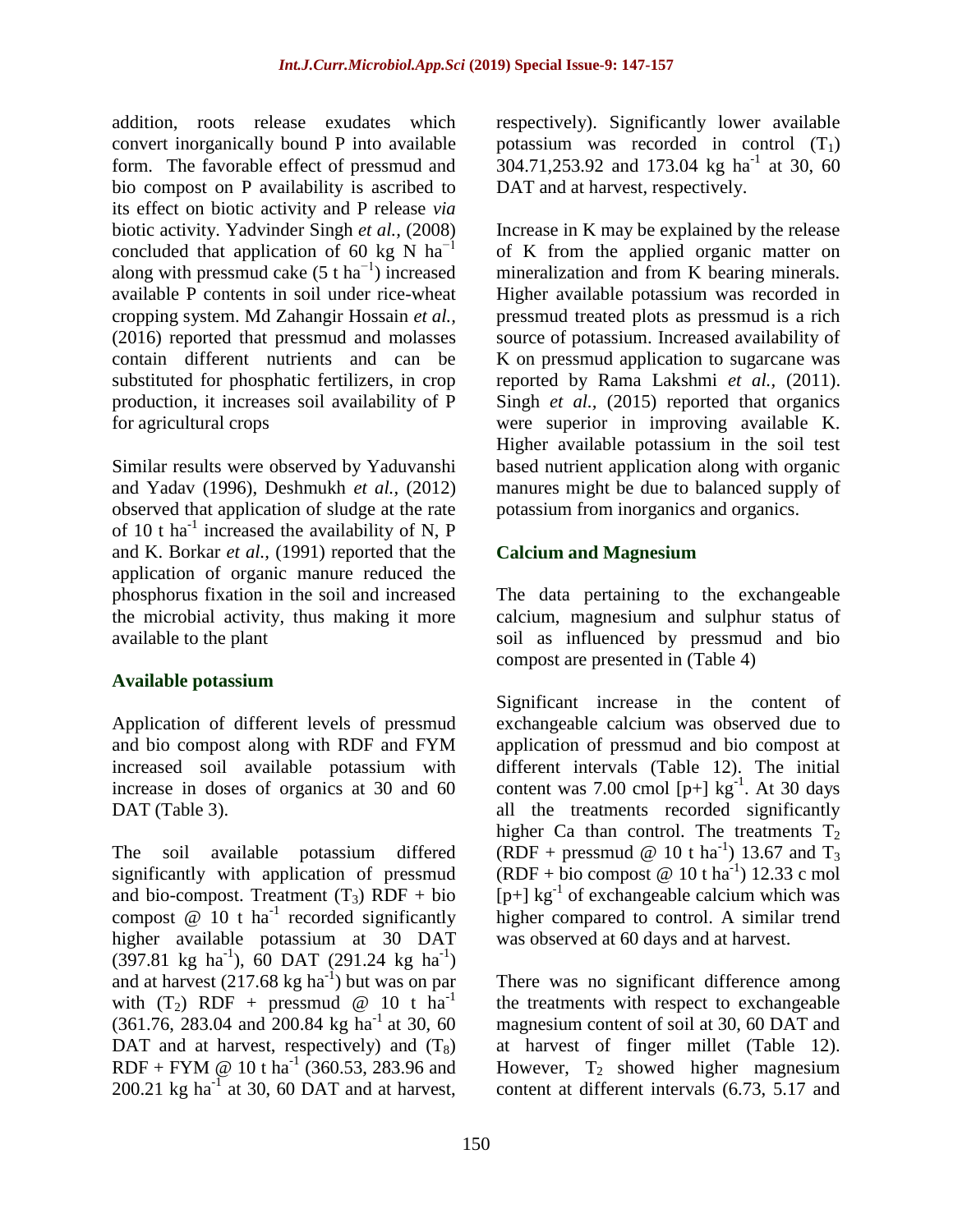3.00 c mol  $(p^+)$  kg<sup>-1</sup>) and all other treatments received different doses of pressmud and bio compost along with chemical fertilizers increases the magnesium content of soil as compare to control  $(T_1)$ .

Exchangeable Ca increased with application of treatments but was significant on application of pressmud while synthetic fertilizer also increases the concentration of Ca and Mg but was not significant as compared to pressmud treatments (Sarwar *et al.,* 2008). The higher quantity of soluble Ca and Mg was recorded in treatment receiving higher rates of pressmud and gypsum. In this context application of organic amendments resulted in increased in Ca in soil solution due to formation of organic acids (Wong *et al.,* 2009). In addition, organic matter has increased the Ca & Mg content of the soil due to the action of dissolved  $CO<sub>2</sub>$  and organic acids on native CaCO<sub>3</sub> of the soil (Ahmed *et al.,* 1988). Similar results were obtained by Dotaniya *et al.,* (2016) on addition pressmud  $\omega$  5 t ha<sup>-1</sup> which results in higher exchangeable calcium and magnesium content of soil compared to FYM  $@$  10 t ha<sup>-1</sup>.

**Table.1** Effect of varied levels of sugarcane pressmud and bio compost on available nitrogen status of soil at different intervals

| <b>Treatments</b> |                                           | Available N $(kg ha1)$ |               |                   |  |
|-------------------|-------------------------------------------|------------------------|---------------|-------------------|--|
|                   |                                           | <b>30 DAT</b>          | <b>60 DAT</b> | <b>At harvest</b> |  |
| $T_1$             | Absolute control                          | 422.1                  | 372.9         | 275.6             |  |
| T <sub>2</sub>    | $RDF + pressmud@ 10t ha-1$                | 501.9                  | 489.8         | 294.1             |  |
| $T_3$             | RDF + bio compost @ 10 t ha <sup>-1</sup> | 509.7                  | 495.5         | 309.3             |  |
| $T_4$             | 50% RDF $+$ 50% N through pressmud        | 483.1                  | 451.2         | 256.0             |  |
| $T_5$             | 50 % RDF + 50% N through bio compost      | 478.7                  | 455.6         | 253.0             |  |
| T <sub>6</sub>    | 75 % RDF + 25 % N through pressmud        | 448.2                  | 450.4         | 253.9             |  |
| T <sub>7</sub>    | 75 % RDF + 25 % N through bio compost     | 454.8                  | 448.6         | 248.1             |  |
| $T_8$             | $POP (RDF + FYM)$                         | 504.1                  | 471.1         | 285.9             |  |
|                   | S. Em. $\pm$                              | 4.59                   | 12.12         | 8.76              |  |
|                   | $CD @ 5\%$                                | 13.95                  | 36.76         | 26.56             |  |
|                   | <b>Initial value</b>                      | 420.29                 |               |                   |  |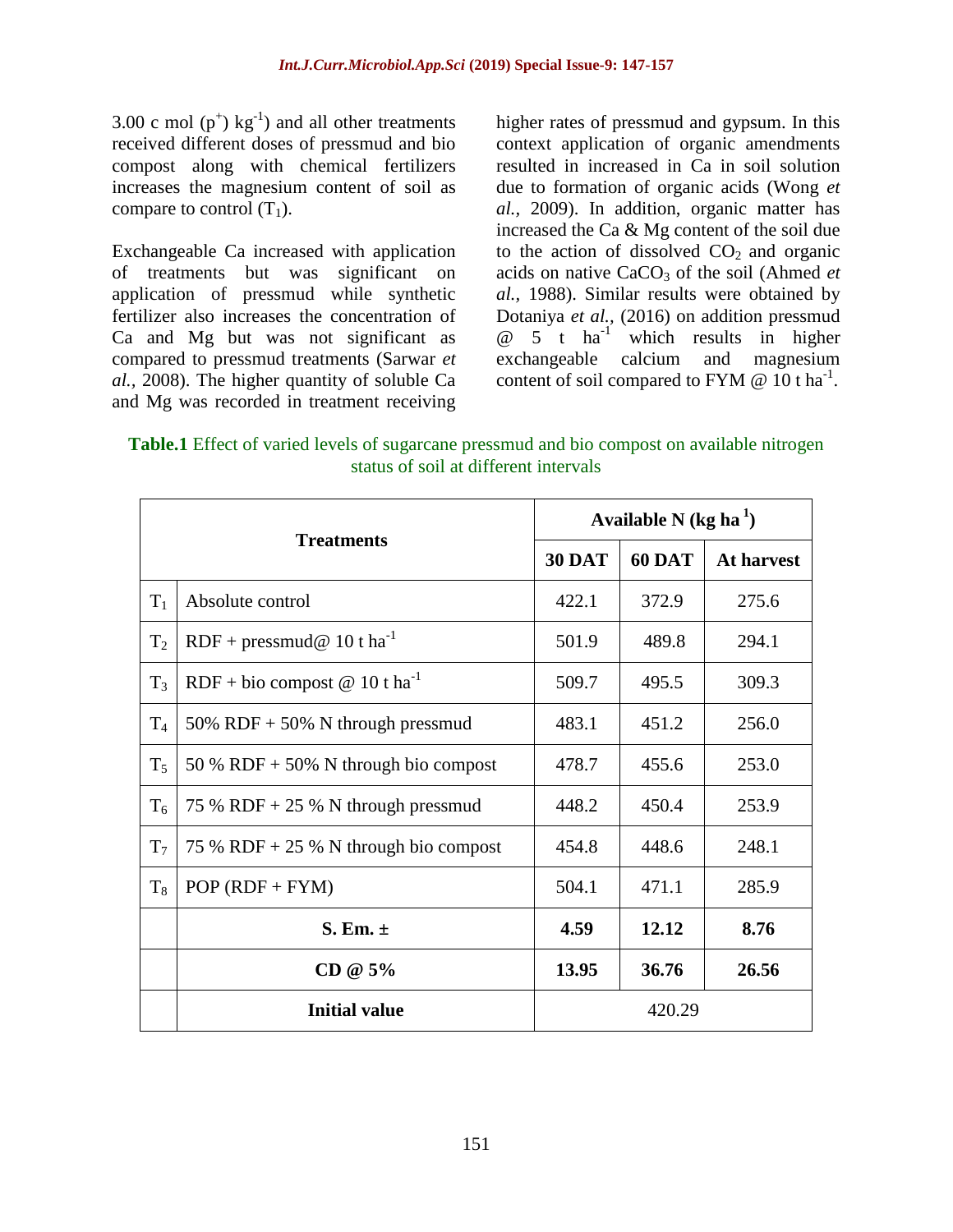| <b>Treatments</b> |                                           | Available $P_2O_5$ (kg ha <sup>1</sup> ) |               |            |  |
|-------------------|-------------------------------------------|------------------------------------------|---------------|------------|--|
|                   |                                           | <b>30 DAT</b>                            | <b>60 DAT</b> | At harvest |  |
| $T_1$             | Absolute control                          | 130.23                                   | 103.78        | 90.85      |  |
| T <sub>2</sub>    | $RDF + pressmud@ 10$ t ha <sup>-1</sup>   | 195.54                                   | 166.58        | 136.88     |  |
| $T_3$             | RDF + bio compost @ 10 t ha <sup>-1</sup> | 197.57                                   | 170.88        | 141.47     |  |
| T <sub>4</sub>    | 50% RDF + 50 % N through pressmud         | 171.80                                   | 141.51        | 111.88     |  |
| $T_5$             | 50 % RDF + 50% N through bio compost      | 164.21                                   | 140.10        | 115.74     |  |
| $T_6$             | 75 % RDF + 25 % N through pressmud        | 171.20                                   | 139.17        | 115.21     |  |
| $T_7$             | 75 % RDF + 25 % N through bio compost     | 180.94                                   | 139.51        | 107.54     |  |
| $T_8$             | $POP (RDF + FYM)$                         | 190.54                                   | 166.17        | 136.88     |  |
|                   | S. Em. $\pm$                              | 2.37                                     | 1.90          | 3.07       |  |
|                   | $CD @ 5\%$                                | 7.21                                     | 5.78          | 9.32       |  |
|                   | <b>Initial value</b>                      |                                          | 140.29        |            |  |

**Table.2** Effect of varied levels of sugarcane pressmud and bio compost on available phosphorus content of soil at different intervals

## **Table.3** Effect of varied levels of sugarcane pressmud and bio compost on available potassium content of soil at different intervals

| <b>Treatments</b> |                                             | Available $K_2O$ (kg ha <sup>1</sup> ) |               |                   |  |
|-------------------|---------------------------------------------|----------------------------------------|---------------|-------------------|--|
|                   |                                             | <b>30 DAT</b>                          | <b>60 DAT</b> | <b>At harvest</b> |  |
| $T_1$             | Absolute control                            | 304.71                                 | 253.92        | 173.04            |  |
| $T_2$             | RDF + pressmud @ 10 t ha <sup>-1</sup>      | 361.76                                 | 283.04        | 200.84            |  |
| $T_3$             | RDF + bio compost $@ 10$ t ha <sup>-1</sup> | 397.81                                 | 291.24        | 217.68            |  |
| T <sub>4</sub>    | 50% RDF + 50% N through pressmud            | 341.95                                 | 266.48        | 161.32            |  |
| $T_5$             | 50 % RDF + 50% N through bio compost        | 344.56                                 | 263.68        | 186.48            |  |
| $T_6$             | 75 % RDF + 25 % N through pressmud          | 339.04                                 | 219.80        | 162.20            |  |
| $T_7$             | 75 % RDF + 25 % N through bio compost       | 331.03                                 | 214.80        | 157.60            |  |
| $T_8$             | $POP (RDF + FYM)$                           | 360.56                                 | 283.96        | 200.21            |  |
|                   | S. Em. $\pm$                                | 15.99                                  | 7.24          | 6.45              |  |
|                   | $CD @ 5\%$                                  | 48.52                                  | 21.97         | 19.57             |  |
|                   | <b>Initial value</b>                        | 310.82                                 |               |                   |  |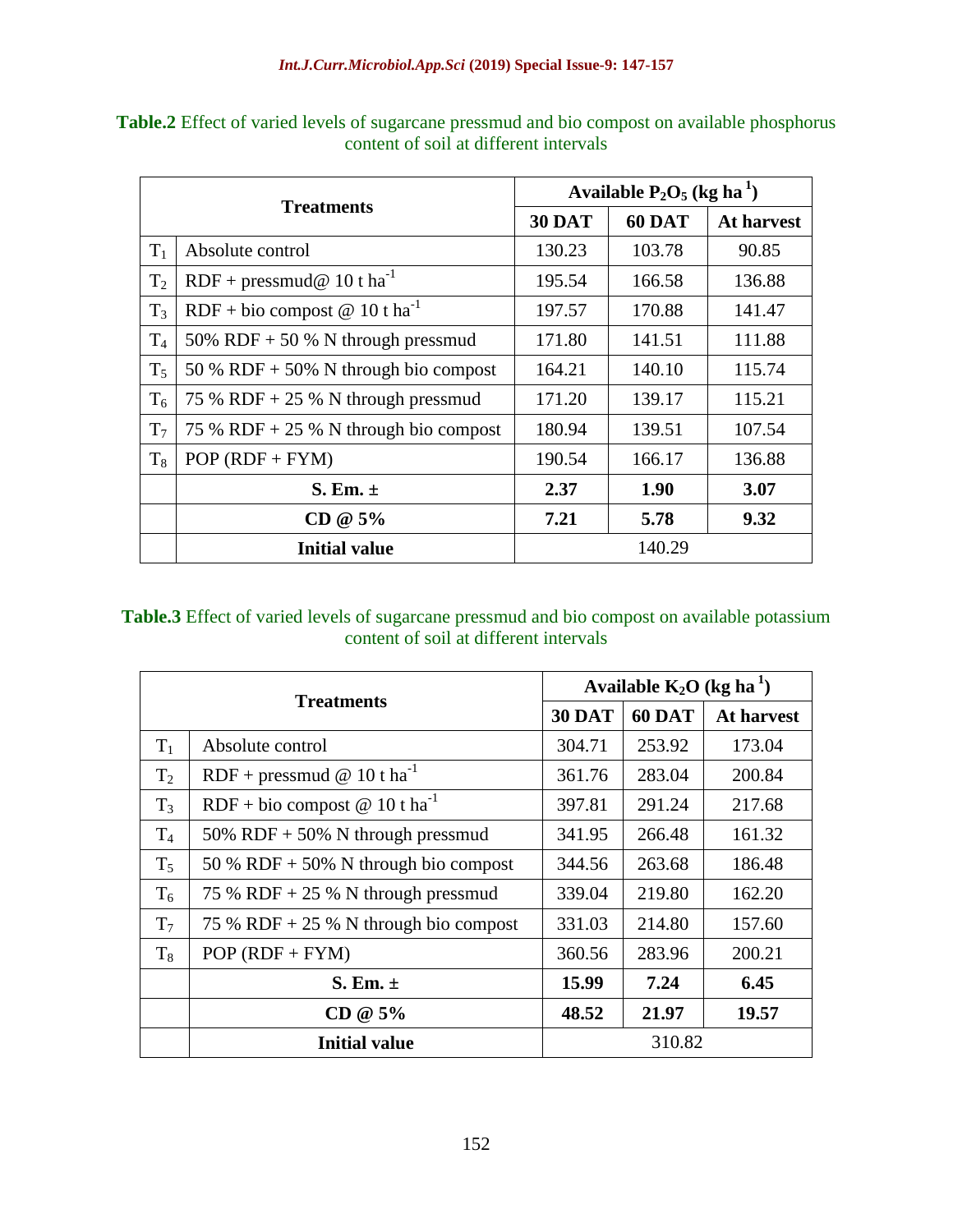| <b>Treatments</b> |                                           | Ca [c mol $(p^+)$ kg <sup>-1</sup> ] |               | $Mg$ [c mol (p <sup>+</sup> ) kg <sup>-1</sup> ] |               |               |            |
|-------------------|-------------------------------------------|--------------------------------------|---------------|--------------------------------------------------|---------------|---------------|------------|
|                   |                                           | <b>30 DAT</b>                        | <b>60 DAT</b> | At harvest                                       | <b>30 DAT</b> | <b>60 DAT</b> | At harvest |
| $T_1$             | Absolute control                          | 7.67                                 | 7.83          | 8.50                                             | 5.23          | 3.00          | 2.67       |
| T <sub>2</sub>    | RDF + pressmud @ 10 t ha <sup>-1</sup>    | 13.67                                | 13.40         | 12.00                                            | 6.73          | 5.17          | 3.00       |
| T <sub>3</sub>    | RDF + bio compost @ 10 t ha <sup>-1</sup> | 12.33                                | 12.07         | 12.67                                            | 6.67          | 4.83          | 2.50       |
| T <sub>4</sub>    | 50% RDF + 50% N through pressmud          | 10.33                                | 10.57         | 10.83                                            | 5.67          | 4.17          | 1.81       |
| $T_5$             | 50 % RDF + 50% N through bio compost      | 10.83                                | 10.00         | 10.33                                            | 5.50          | 4.17          | 1.67       |
| $T_6$             | 75 % RDF + 25 % N through pressmud        | 10.17                                | 10.23         | 10.67                                            | 5.00          | 4.67          | 1.40       |
| T <sub>7</sub>    | 75 % RDF + 25 % N through bio compost     | 10.83                                | 10.00         | 10.83                                            | 6.00          | 4.00          | 1.67       |
| $T_8$             | $POP (RDF + FYM)$                         | 10.00                                | 10.40         | 10.83                                            | 6.17          | 5.00          | 2.33       |
|                   | S. Em. $\pm$                              | 0.754                                | 0.765         | 0.582                                            | 0.564         | 0.443         | 0.375      |
|                   | $CD @ 5\%$                                | 2.288                                | 2.319         | 1.765                                            | <b>NS</b>     | <b>NS</b>     | <b>NS</b>  |
|                   | <b>Initial value</b>                      | 7.00                                 |               | 5.00                                             |               |               |            |

**Table.4** Effect of varied levels of sugarcane pressmud and bio compost on exchangeable calcium and magnesium at different intervals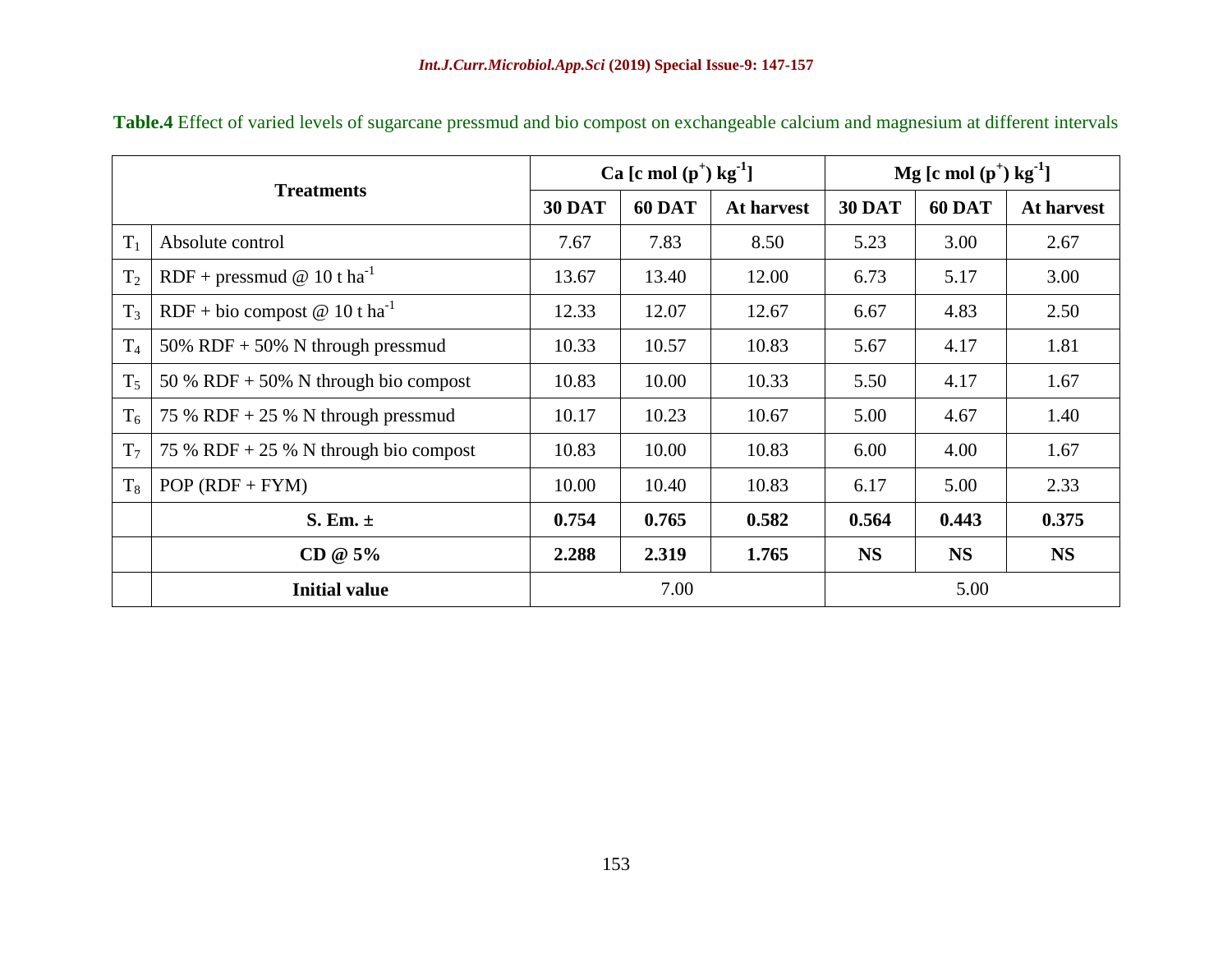| <b>Treatments</b> |                                           | $S(mg kg-1)$  |               |            |  |
|-------------------|-------------------------------------------|---------------|---------------|------------|--|
|                   |                                           | <b>30 DAT</b> | <b>60 DAT</b> | At harvest |  |
| $T_1$             | Absolute control                          | 17.53         | 9.65          | 8.32       |  |
| T <sub>2</sub>    | RDF + pressmud @ 10 t ha <sup>-1</sup>    | 22.99         | 13.03         | 12.95      |  |
| $T_3$             | RDF + bio compost @ 10 t ha <sup>-1</sup> | 22.68         | 11.95         | 11.32      |  |
| $T_4$             | 50% RDF + 50% N through pressmud          | 18.54         | 10.77         | 9.06       |  |
| $T_5$             | 50 % RDF $+$ 50% N through bio compost    | 18.54         | 10.55         | 10.17      |  |
| $T_6$             | 75 % RDF + 25 % N through pressmud        | 19.82         | 11.31         | 9.32       |  |
| $T_7$             | 75 % RDF + 25 % N through bio compost     | 20.21         | 10.39         | 9.99       |  |
| $T_8$             | $POP (RDF + FYM)$                         | 20.14         | 10.00         | 9.84       |  |
|                   | S. Em. $\pm$                              | 0.82          | 0.36          | 0.56       |  |
|                   | CD @ 5%                                   | 2.51          | 1.11          | 1.70       |  |
|                   | <b>Initial value</b>                      | 18.02         |               |            |  |

**Table.5** Effect of varied levels of sugarcane pressmud and bio compost on soil sulphur at different intervals

DAT – Days after transplanting

RDF- Recommended dose of fertilizer

- FYM- Farm yard manure
- POP- Package of practice

#### **Sulphur**

The soil sulphur differed significantly on application of pressmud and bio-compost (Table 5). Treatment  $(T_2)$  RDF + pressmud  $@ 10$  t ha<sup>-1</sup> recorded significantly higher sulphur at 30 DAT  $(22.99 \text{ mg kg}^{-1})$ , 60 DAT  $(13.03 \text{ mg kg}^{-1})$  and at harvest  $(12.95 \text{ mg})$  $kg^{-1}$ ) and was on par with  $(T_3)$  RDF + bio compost @ 10 t ha<sup>-1</sup> (22.68, 11.95 and 11.32) mg kg-1 at 30, 60 DAT and at harvest, respectively). Low Sulphur content was

observed in control  $(T_1)$  17.53, 9.65 and 8.32 mg  $kg^{-1}$  at 30, 60 DAT and at harvest, respectively.

Pressmud addition resulted in maximum available S (18.56 mg  $kg^{-1}$ ) as compared to FYM  $(15.78 \text{ mg kg}^{-1})$  which might be due to contribution of S from soil on microbiological oxidation (Sinha and Vipin Kumar, 2016).

Conclusion of the study is as follows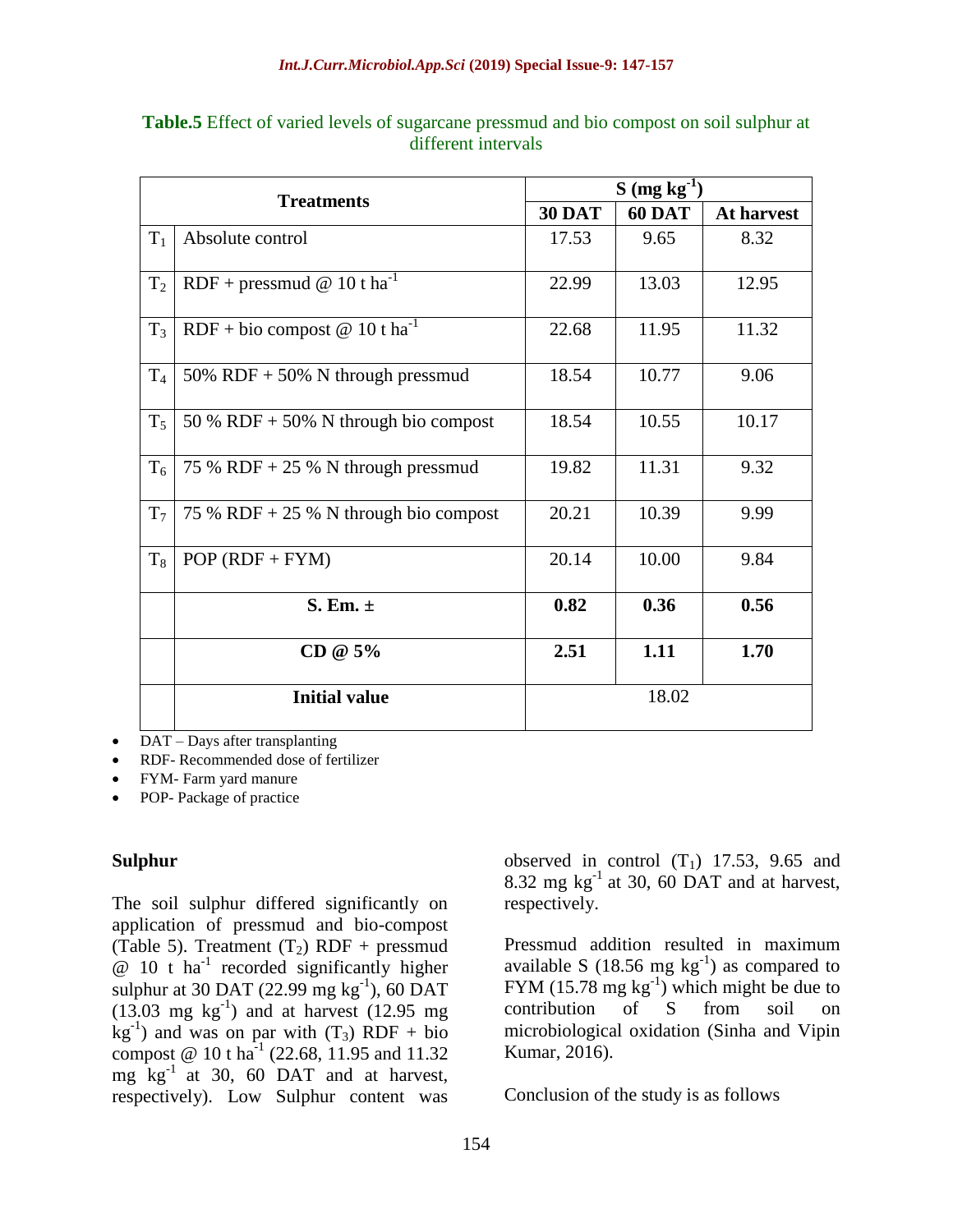The treatment  $T_3$  (RDF + biocompost 10 t ha<sup>-1</sup>) followed by  $T_2$  (RDF + pressmud 10 t ha<sup>-1</sup>) and T<sub>8</sub> (RDF + FYM 10 t ha<sup>-1</sup>) recorded significantly higher soil available nitrogen phosphorus and potassium compared to control.

Significantly increased exchangeable calcium, magnesium and available sulphur was recorded at different growth stages of crop T<sub>3</sub> (RDF + biocompost 10 t ha<sup>-1</sup>) followed by  $T_2$  (RDF + pressmud 10 t ha<sup>-1</sup>) and  $T_8$  (RDF + FYM 10 t ha<sup>-1</sup>) and lower content was recorded in control.

## **References**

- Ahmad, M., Afzal, M., Ahmad, A., Ahmad, A. U. H. and Azeem, M. I., 2013, Role of organic and inorganic nutrient sources in improving wheat crop production. *Cercetări Agron. Moldova.,*46 (1):15-21.
- Ahmed, M., Niazi and, B. H. and Sandhu, G. R., 1988, Effectiveness of gypsum, HCL and organic matter for the improvement of saline sodic soils. *Pakistan. J. Agric. Res*., 9: 373–378.
- Antil, R. S., Narwal, R. P. (2007). Integrated nutrient management for maintaining soil health. Ind. J. Fert. 3:111-121.
- Antil, R. S., Narwal. R. P. (2007). Integrated nutrient management for maintaining soil health. Ind. J. Fert. 3:111-121.
- Antil,R. S., Singh, M. (2007). Effects of organic manures and fertilizers on organic matter and nutrients status of the soil. Arch. Agron. Soil Sci. 53:519-528.
- Antil, R.S. (2012). Climate Change Impacts and Role of Integrated Plant Nutrient Supply for Sustainable Soil Health and Crop Productivity. National Seminar on Sustainable Agriculture and Food Security: Challenges in Changing Climate, March 27-28, CCS HAU,

Hisar, P. 121.

- Bhattacharyya. P. (2007). Prospect of organic nutrient resources utilization in India. Indian J. Fert. 3:93-107.
- Borkar, D. K., Deshmukh, E. S. AND BHOYAR, V. S., 1991, Manurial values of FYM and compost as influenced by raw materials used, methods and period of decomposition. *J. Soils Crops,* 1: 117-119.
- Dang, Y. P., Verma. K. S. (1996). Direct and residual effect of pressmud. cakes in rice – wheat cropping system. J. Ind. Soc. Soil Sci. 44(3):448-450.
- Deshmuk, H. K., Bisen, N. K. and Singh, N. K., 2012, Effect of soil test crop response technology on productivity and economics of major crops of Seoni district of Madhya Pradesh. *J. Soils Crops,* 22 (1): 54-57.
- Dotaniya, M. L., Datta, S. C., Biswas, D. R., Dotaniya, C. K., Meena, B. L., RAJENDIRAN, S., REGAR, K.L. AND MANJU LATA., 2016, Use of sugarcane industrial by-products for improving sugarcane productivity and soil health. *Int. J.Recycl. Org. Waste Agri*., 5:185–194.
- Ghosh, P. K., Ghosh, R. K., Bandyopadhyay, K. K., MISHRA. A. K., Manna. M. C., (2005). Role of integrated plant nutrient supply for sustainable production in groundnut based cropping system. Fert. News 50: 45-53.
- Jurwarkar, A. S., Tnewale, P. L., Baitute, U. H., Moghe. M. (1993). Sustainable crop production through integrated plant nutrition system – Indian experience. RAPA Publication, 12:87- 97.
- Mairan, N. R., Patil, S. G., Kachhave, K. G., (2005). Physico-chemical properties under sorghum-sunflower cropping sequence in Vertisols. J. Soils Crops. 15(2):352-355.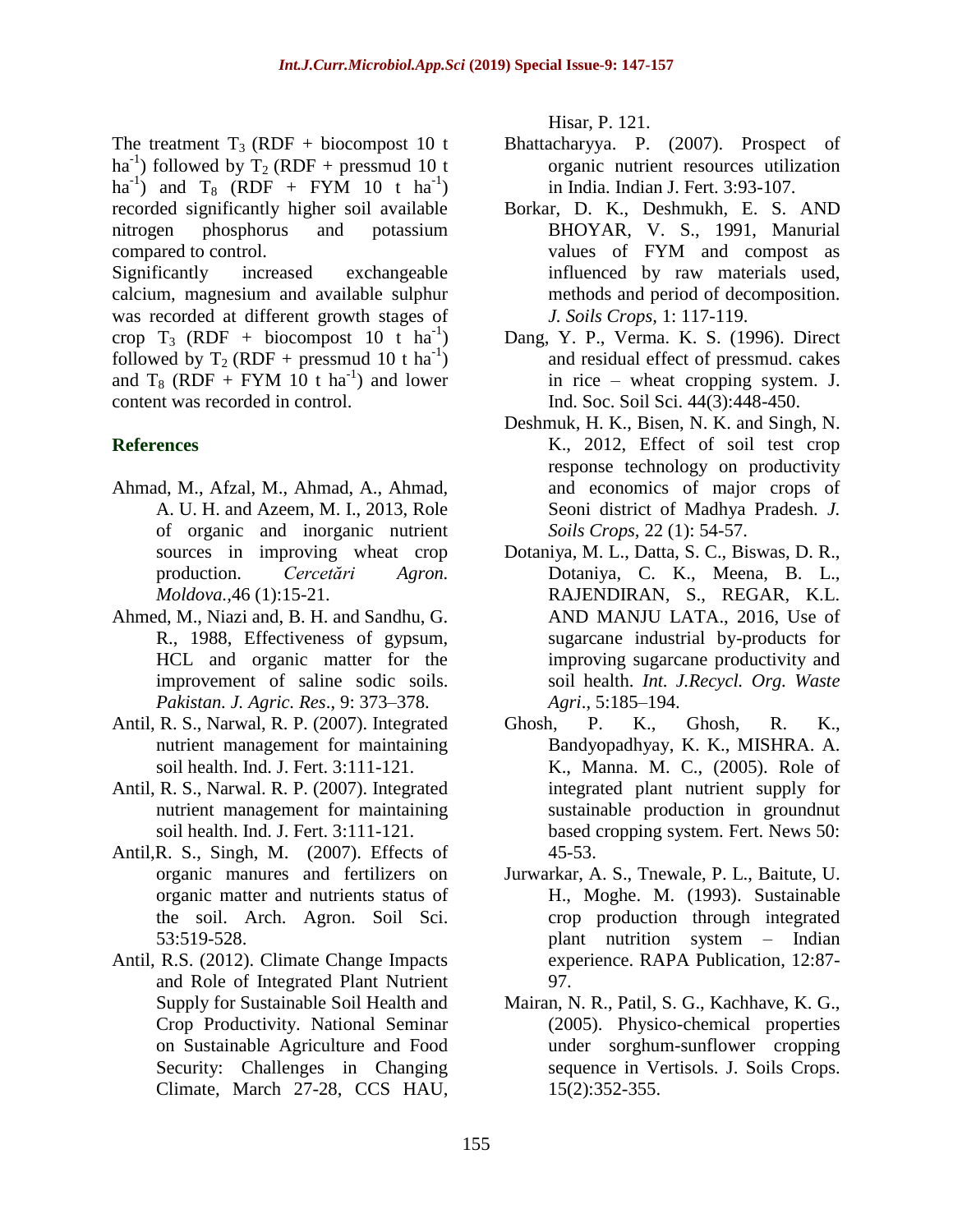- Rama Lakshmi, S., Sreelatha, T., Usha Rani, T., Rao, S. R. K. and Naidu, M. V. S., 2011, Effect of organics on soil fertility and productivity of sugarcane in north coastal zone of Andhra Pradesh. *Indian J. Agric. Res.,* 45 (4):  $307 - 313$ .
- Rudrappa, L., Purakayastha,T. J., Singh, D., Bhadraray. S. (2006). Long-term manuring and fertilization effects on soil organic carbon pools in a TypicHaplustept of semi-arid subtropical India. Soil Till Res. 88:180– 192.
- Sarwar, G., H. Schmeisky, N. Hussain, S. Muhammad, M. Ibrahim and E. Safdar. 2008. Improvement of soil physical and chemical properties with compost application in rice-wheat cropping system. *Pakistan. J. Bot*., 40: 275-282.
- Sheeba, S., Chellamuthu, S. (2000). Effects of long-term application of fertilisers and manures on soil properties and yield under maize-cowpea-ragi rotation. J. Eco. Physiol. 3:117-121.
- Shriram Patil, 2014, Integration of nutrient inputs in rice yield, nutrient uptake and availability in a *Vertisol*. *M.Sc. (Agri) Thesis, Jawaharlal Nehru Krishi Vishwa Vidyalaya*, Jabalpur.
- Singh, B., Rana, D. S., Kapur. M. L., SHARMA. K. N., BHANDARI. A. L. (1983). Evaluation of FYM applied alongwith fertilizers to maize and wheat. Ind. J. Agron. 289 (3):285-289.
- Singh, M. V. (2001). Evaluation of current micronutrient stocks in different agroecological zones of India for sustainable crop production. Fert. News 46:25-42.
- Singh, N. J., Athokpam, H. S., Devi, K. N., Chongtham, N., Singh, N. B., Sharma, P. T. and Dayananda, S., 2015, Effect of farm yard manure and press mud on fertility status of alkaline soil under

maize-wheat cropping sequence. *African J. Agric. Res*., 10 (24): 2421- 2431.

- Singh. D., Rana. D. S., Kumar. K. (1998). Phosphorus Removal and Available P Balance in a TypicUstrochrept under Intensive Cropping and Long – Term Fertilizer Use. J. Ind. Soc. Soil Sci. 46(3):398-401.
- Sinha, S. K., Vipin Kumar, Jha, C. K., 2016, Effect of integrated use of biocompost and nitrogen on productivity and soil properties of sugarcane plant– ratoon system in calcareous soil. *Sugar Tech*., 3: 213-219
- Tewatia, R. K. (2007). Fertilizer use scenario – problems and prospectus. In Murali Dharudu, Y., Kundu, S., Srivastava, S., Rathore, A. and SubbaRao, A. (Eds.), National Seminar on standards and technology of value added/fortified/customized fertilizers as a source of plant nutrients. Department of Agric. & cooperation, Ministry of Agriculture, Govt. of India & IISS, Bhopal, India, pp. 13-23.
- Tiwari, K. L., Viswakarma, S. K., Upadhyay, V. B. and Sharma, R. S., 2002, Integrated nutrient management in rice (*Oryza sativa*)- wheat (*Triticum aestivum*) cropping system. In: *Extended Summaries 1, 2nd Inter*  Agro. Congress, Nov.  $26^{th}$  to  $30^{th}$ , 2002, New Delhi, India
- Walia, M. K., Walia, S. S. and Dhaliwal, S. S., 2010, Long-term effect of integrated nutrient management of properties of Typic Ustochrept after twenty- three cycles of an irrigated rice (*Oryza sativa* L.) - wheat (*Triticum aestivum* L.) system. *J. Sustain. Agric.,* 34 (7): 724-774.
- Wong, V. N. L., Dalal, R. C. and GREENE, R. S. B., 2009. Carbon dynamics of sodic and saline soils following